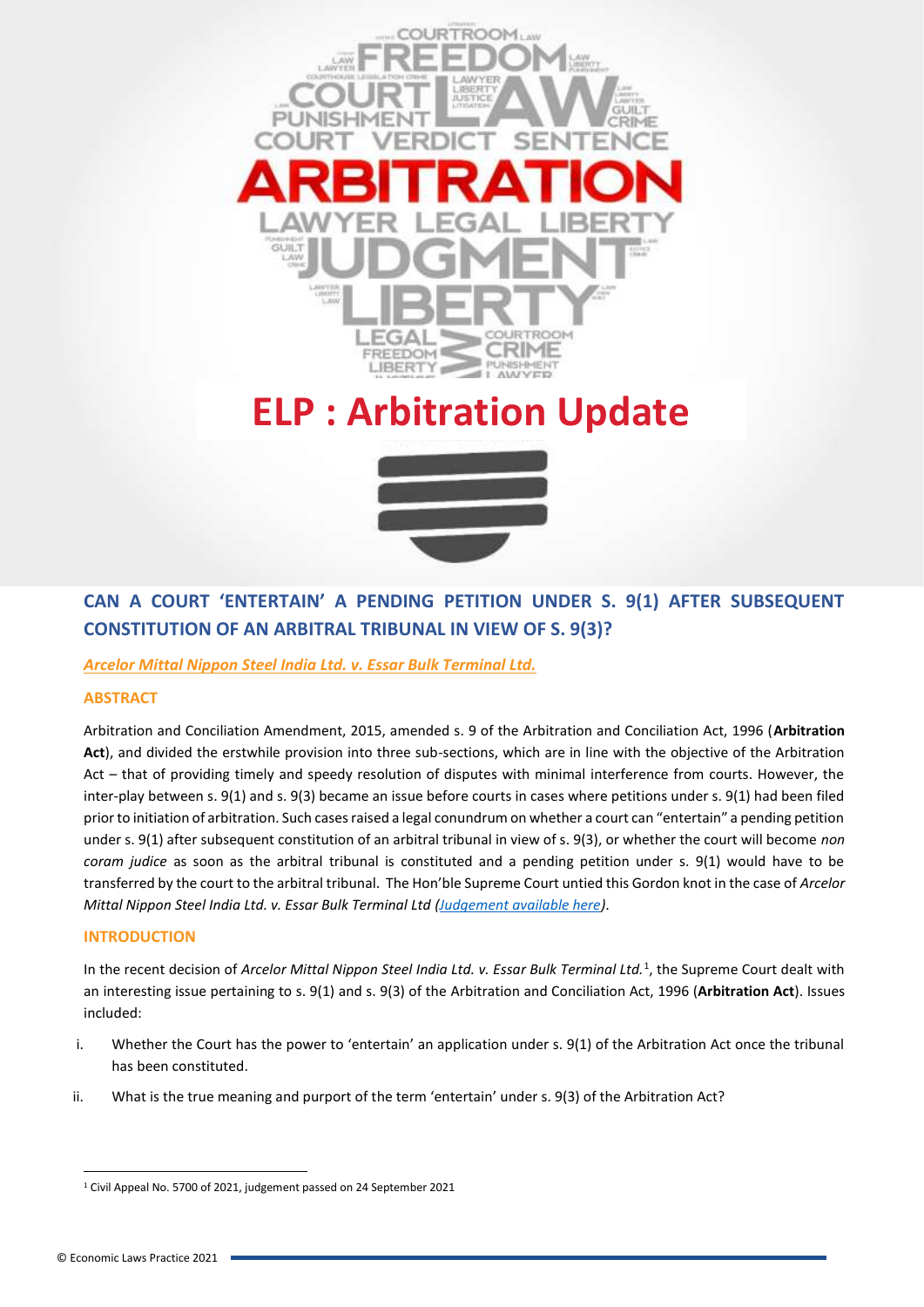iii. Whether the Court is obliged to examine the efficacy of the remedy under s. 17 of the Arbitration Act, before passing an order under s. 9(1), once the arbitral tribunal has been constituted?

#### **BRIEF FACTS**

The disputes arose out of an agreement entered into between Arcelor Mittal Nippon Steel India Ltd. (**Arcelor**) and Essar Bulk Terminal Ltd. (**Essar**) for handling of cargo at Hazira Port in Gujarat. Arcelor invoked arbitration in terms of the arbitration clause in the agreement. Prior to constitution of the arbitral tribunal, Arcelor as well as Essar filed applications under s. 9(1) of the Arbitration and Conciliation Act, 1996 (**Arbitration Act**) before the Commercial Court, Surat, seeking certain interim reliefs. Arcelor also filed a petition under s. 11(6) of the Arbitration Act for appointment of an arbitral tribunal.

On June 7, 2021, the s. 9 applications filed by the parties were heard by the Commercial Court and reserved for orders. On July 9, 2021, the High Court disposed of the s. 11(6) petition by appointing a three-member tribunal for adjudication of the disputes. Subsequently, Arcelor moved an application before the Commercial Court for referring the s. 9 applications to the tribunal. The Commercial Court dismissed the said application. Arcelor challenged the order of the Commercial Court before the Gujarat High Court under Article 227 of the Constitution of India. The High Court dismissed the challenge and directed the trial court to pronounce the order in view of the order of the High Court, particularly with regard to the issue as to whether the remedy sought for would be rendered inefficacious under s. 17. Arcelor challenged the order of the High Court before the Supreme Court.

#### **ARGUMENTS RAISED**

Arcelor essentially argued before the Court that s. 9(3) curtails the role of courts in arbitration and once an arbitral tribunal is constituted, the court ought not to entertain an application under s. 9- unless circumstances exist which may render the remedy under s. 17 inefficacious. On the interpretation of the term 'entertain' in the context of s. 9(3), Arcelor submitted that the term would mean the entire process till final adjudication of the application.<sup>2</sup> It contended that the application is still being entertained by the Commercial Court. Arcelor sought support from the reasoning of the High Court in this regard. Since the order was reserved and had not yet been passed by the Commercial Court, Arcelor argued that it is still being entertained by the Commercial Court.

To counter the arguments of Arcelor, Essar submitted that s. 9(3) does not oust the jurisdiction of the courts under s. 9 but merely restricts it.<sup>3</sup> It further submitted that the term 'entertain' means to 'admit into consideration'. It contended that the Commercial Court has already 'entertained' the case and gone past the stage of 'entertainment' as contemplated under s. 9(3), as the Commercial has applied its mind, fully heard the matter, and reserved it for orders. Upholding the interpretation canvassed by Arcelor of the term 'entertain' would be antithetical to the objective of s. 9 as it would allow litigants to take procedural defences and avoid the remedy under s. 9, and, thus, cause unnecessary delay and expenses.

<sup>2</sup> *Sri Tufan Chatterjee v. Sri. Rangan Dhar,* 2016 SCC OnLine Cal 483 (Para 35,43); *Energo Engineering Projects Limited v. TRF Ltd.* 2016 SCC OnLine Del 6560 (Para 34); *Lakshmi Rattan Engineering Works Ltd. v. Asstt. Commissioner of Sales Tax, Kanpur and Anr.* (1968) 1 SCR 505 (Para 9); *Kundan Lal v.*  Jagan Nath Sharma AIR 1962 All 547 (Para 7); *Hindustan Commercial Bank Ltd. v. Punnu Sahu* (1971) 3 SCC 124; *Martin & Harris Ltd. v. VIth Additional District Judge and Ors.* (1998) 1 SCC 732 (Para 8-10)

<sup>&</sup>lt;sup>3</sup> Benara Bearings & Pistons Ltd. v. Mahle Engine Components India Ltd. (2017) 162 DRJ 431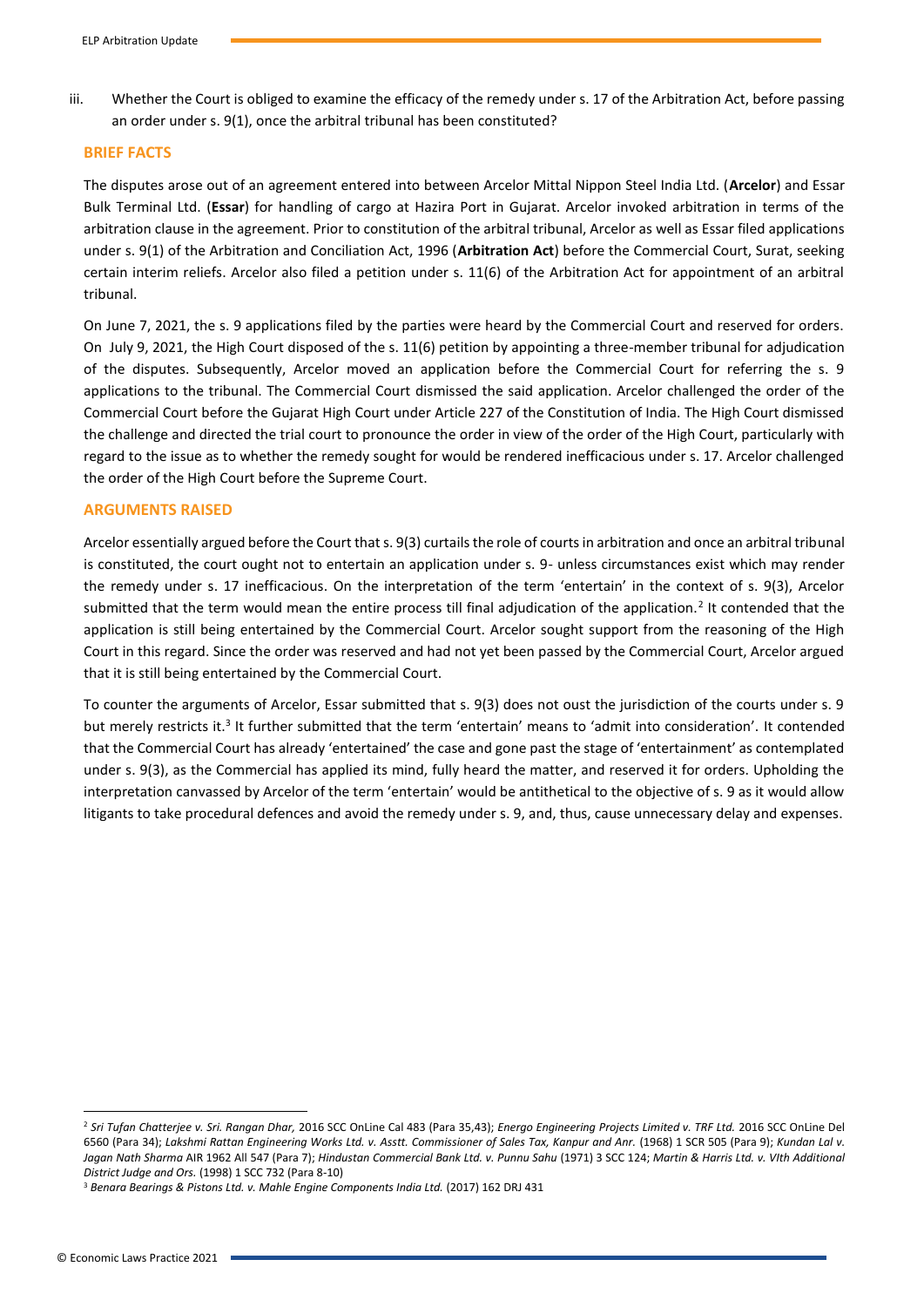#### **DECISION OF SUPREME COURT**

With regard to the 1<sup>st</sup> question, the Supreme Court held in the affirmative. While answering the 1<sup>st</sup> question, the Court also considered the  $3<sup>rd</sup>$  question. The Court held that s.  $9(1)$  gives the right to a party to approach a court before commencement of arbitral proceedings, during arbitration and even after passing of the final award but before its enforcement under s. 36. However, the Court held that there are two parts to s. 9(3) – the first part prohibits the court from entertaining an application under s. 9(1) once arbitral tribunal is constituted – and the second part carves out an exception to such prohibition in the event the court finds that circumstances exist which may render the remedy under s. 17 inefficacious. The Court also observed that there may be numerous reasons why remedy under s. 17 may not be efficacious, such as in case of unavailability of one of the arbitrators due to illness, travelling, etc. The Court gave due consideration to urgency required in grant of interim reliefs.

With respect to the 2<sup>nd</sup> question, the Court held that the term 'entertain' means consideration of the issues raised by the parties by application of mind. In this regard, the Court relied upon the judgement of the Supreme Court in *Lakshmi Rattan Engineering Works Ltd. v. Asstt. Commissioner Sales Tax, Kanpur & Anr.<sup>4</sup>* , which referred to the judgement of the Allahabad High Court in Kundal Lal v. Jagan Nath Sharma and Ors.<sup>5</sup> The Court referred to various other judgements of the Supreme Court and held that the process of consideration could continue till pronouncement of the judgement. Importantly, the Supreme Court clarified that the bar under s. 9(3) would not operate once the court has commenced the process of applying its mind on the application before constitution of the arbitral tribunal. The Court eventually held that the Commercial Court does not have to consider the efficacy of relief under s. 17 in view of the fact that it has entertained and considered the application under s. 9(1).

#### **ANALYSIS**

The issue of 'entertaining' an application under s. 9(1) of the Arbitration Act after constitution of an arbitral tribunal in view of s. 9(3) has been the subject matter of cases before the High Courts, and the same were also referred by the Supreme Court. One of the cases relied upon by Essar but not referred to by the Supreme Court is *Benara Bearings &*  Pistons Ltd. v. Mahle Engine Components India Ltd.<sup>6</sup>, wherein the Division Bench of the Delhi High Court held that courts had the jurisdiction to entertain a pending application under s. 9(1) even after constitution of the arbitral tribunal, and also that there was no provision under the Arbitration Act which required the court to transfer a pending s. 9(1) application to the tribunal. It is apposite that the issue has now been dealt with by the Apex Court and the meaning of the term 'entertain' has been elucidated by the Court in the context of s. 9(3). Thus, the law as it currently stands is –

- i. A court is empowered to consider and decide a pending application under s. 9(1) even after constitution of an arbitral tribunal in the event it has applied its mind to the issues raised, and it is not mandatory for the court to transfer the application immediately to the arbitral tribunal upon its constitution.
- ii. Once the application under s. 9(1) has been entertained, the Court also does not have to consider the test prescribed under s. 9(3) of remedy provided under s. 17 being efficacious.
- iii. The purpose of s. 9 is to grant urgent relief to the applicant party in order to not render the arbitration process or the award infructuous. Thus, even in case of a pending s. 9(1) application, the court has the discretion to direct the parties to approach the arbitral tribunal while granting a limited interim protection till s. 17 application is decided by the tribunal.
- iv. Court is prohibited from entertaining an application under s. 9(1) filed after constitution of an arbitral tribunal, unless the court satisfies itself that circumstances exist that may render the remedy provided under s. 17 inefficacious. Various such circumstances can exist, such as illness of one of the arbitrator(s) rendering filing of an application under s. 17 for some urgent relief, futile.

However, it begs the question as to whether by resolving one issue, the Supreme Court has opened another issue – the issue being as to when it can be considered that the court has 'applied its mind' to the issues raised. Important to

<sup>4</sup> *Id.*

<sup>5</sup> *Id.*

<sup>6</sup> *Supra* n. 3